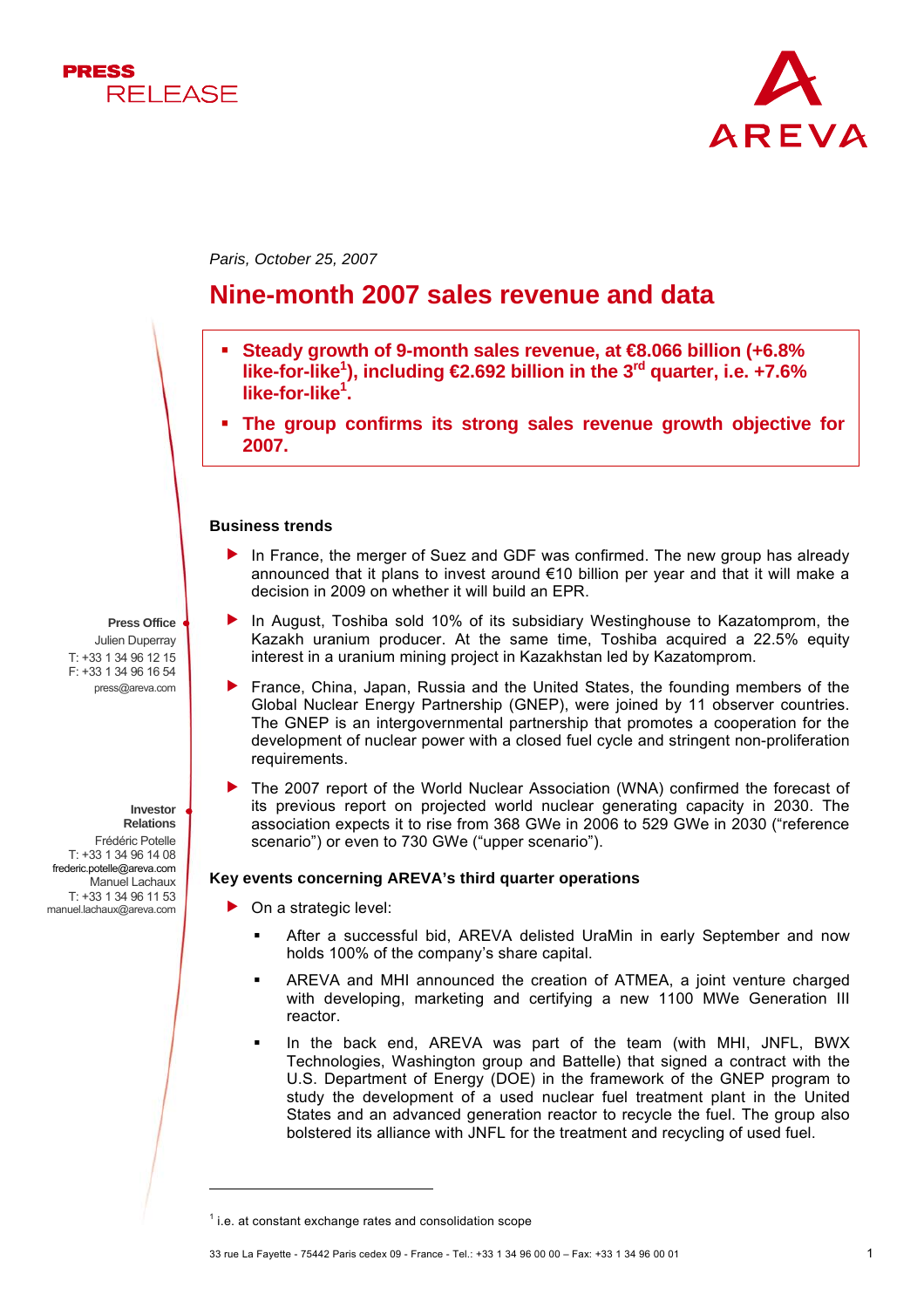

*October 25, 2007 – Nine-month 2007 sales revenue and data*

- As part of its development strategy for renewable energies, the group finalized the acquisition of 51% of the share capital of Multibrid, a wind turbine designer and manufacturer based in Germany that specializes in high capacity offshore turbines.
- In the commercial arena:
	- The strong growth in the group's recurring business that started at the beginning of the year continued in the third quarter. To illustrate, orders booked on recurring business for the *Plants* business unit rose by more than 50% over the period to more than €300 million. Contracts won include the power uprate for Crystal River 3 in the United States, power plant life extension for the operator OKG AB, a subsidiary of E.On, upgrading of the nuclear steam supply system and instrumentation and control system at the Oskarshamn 2 power plant in Sweden, and several contracts with EDF, including a sump filter replacement.
	- AREVA continued its development in the Chinese nuclear market, where AREVA Dongfang, its joint subsidiary with Dongfang Electric Corporation (DEC), received a letter of intent for the supply of 18 reactor coolant pumps for the duplication of Generation II reactors for the Chinese utility CNPEC. The contract value exceeds €100 million.
	- In the Transmission and Distribution, AREVA signed a contract for the supply of high voltage direct current valves needed to interconnect the Chinese and Russian power grids. The contract was concluded with Xuji Group Corporation and China Electric Power Research Institute on behalf of the State Grid of China Corporation, the national power grid. The HVDC market is booming in China.
	- AREVA won a €67 million contract in Saudi Arabia for the turnkey construction of a high voltage power station. The contract, awarded to the T&D division by Mitsubishi Heavy Industries, is part of an independent power generation project led by Shuqaiq Water and Electricity Co.

## **Sales revenue for the first nine months of 2007**

- $\triangleright$  The group cleared sales revenue of €8.066 billion in the first nine months of 2007, an increase of 6.7% in reported data and of 6.8% like-for-like. Third quarter sales revenue came to  $\epsilon$ 2.692 billion, for growth of 7.6% like-for-like and of 6.8% in reported data.
- It should be noted that the Group's sales revenue and results may vary significantly from one quarter to the next. Consequently, quarter-to-quarter comparisons in the nuclear business do not provide a reliable basis for annual forecasts.
- Sales revenue for the nuclear divisions totaled  $\epsilon$ 5.045 billion, for growth of 1.9% in reported data as well as like-for-like compared with the same period in 2006.
	- The **Front End** division reported sales revenue of €2.015 billion, down 3.3% in reported data compared with the first nine months of 2006 (down 2.0% like-forlike).

The first quarter comparison had been impacted by very strong revenue in the first quarter of 2006 in *Mining* and *Enrichment*. This was partially offset in the third quarter by a favorable price effect in uranium.

Sales revenue for the **Reactors and Services** division, at €1.813 billion, was up by 10.9% compared with the same period in 2006 (up 8.7% like-for-like) due to highly buoyant business in the third quarter. Sales revenue accrued as the OL3 construction advances is consistent with the forecast.

The **Back End** division reported sales revenue of €1.216 billion, down -1.3% from the same period last year (down 0.7% like-for-like). The impact of production timing differences at the beginning of the year in *Treatment* and *Recycling* has now disappeared.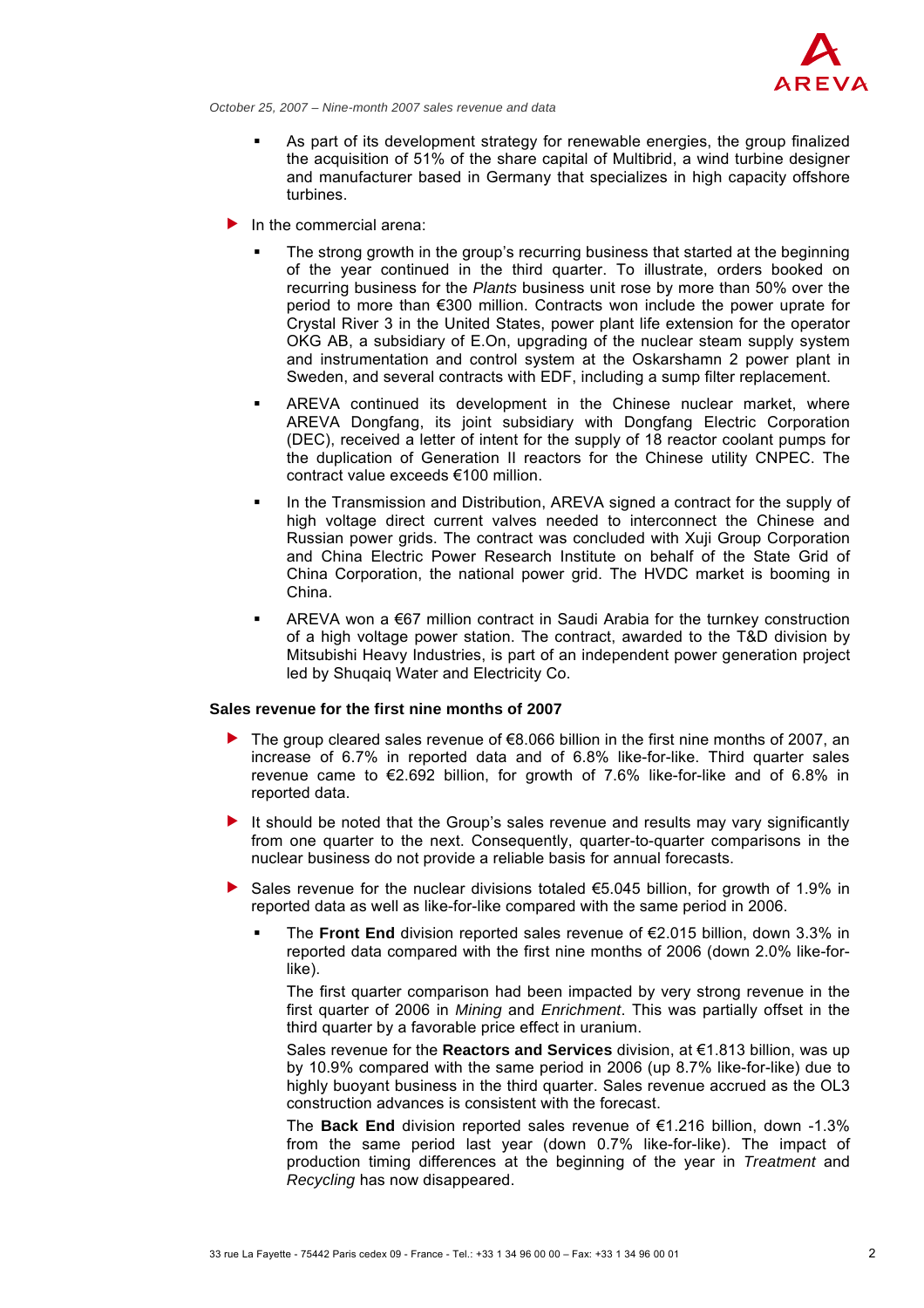

*October 25, 2007 – Nine-month 2007 sales revenue and data*

- **F** Sales for the **Transmission & Distribution** division, at €3.021 billion, rose by 16.5% in reported data over the period (up 16.6% like-for-like). They were driven primarily by the *Products, Systems* and *Automation* business units in the markets of Western Europe, the Middle East and Asia:
	- Orders booked in the first nine months of 2007 came to  $\epsilon$ 3.802 billion, up 23.3% in reported data compared with the same period in 2006. These orders reflect continuing strong demand for AREVA products, higher than market growth as a whole (estimated at 9%), in transmission and distribution equipment.
	- The backlog as of September 30, 2007 stood at €4.237 billion, an increase of 2.9% from June 30, 2007 and of 23.9% year-on-year (in reported data).

## **Upcoming events and publications**

- January 31, 2008 17:45: Press release 2007 sales revenue
- f February 28, 2008 17:45: Press release 2007 results

## *About us*

*With manufacturing facilities in 41 countries and a sales network in more than 100, AREVA offers customers*  reliable technological solutions for CO<sub>2</sub>-free power generation and electricity transmission and distribution. *We are the world leader in nuclear power and the only company to cover all industrial activities in this field. Our 61,000 employees are committed to continuous improvement on a daily basis, making sustainable*  development the focal point of the group's industrial strategy. AREVA's businesses help meet the 21<sup>st</sup> *century's greatest challenges: making energy available to all, protecting the planet, and acting responsibly towards future generations.*

*www.areva.com*

● **Press Office** ● **Investor Relations**

press@areva.com

Charles Hufnagel – Julien Duperray Frédéric Potelle – T: +33 1 34 96 14 08 - frederic.potelle@areva.com<br>T: +33 1 34 96 12 15 – F: +33 1 34 96 16 54 Manuel Lachaux – T: +33 1 34 96 11 53 manuel.lachaux@areva.com Manuel Lachaux – T: +33 1 34 96 11 53 manuel lachaux@areva.com